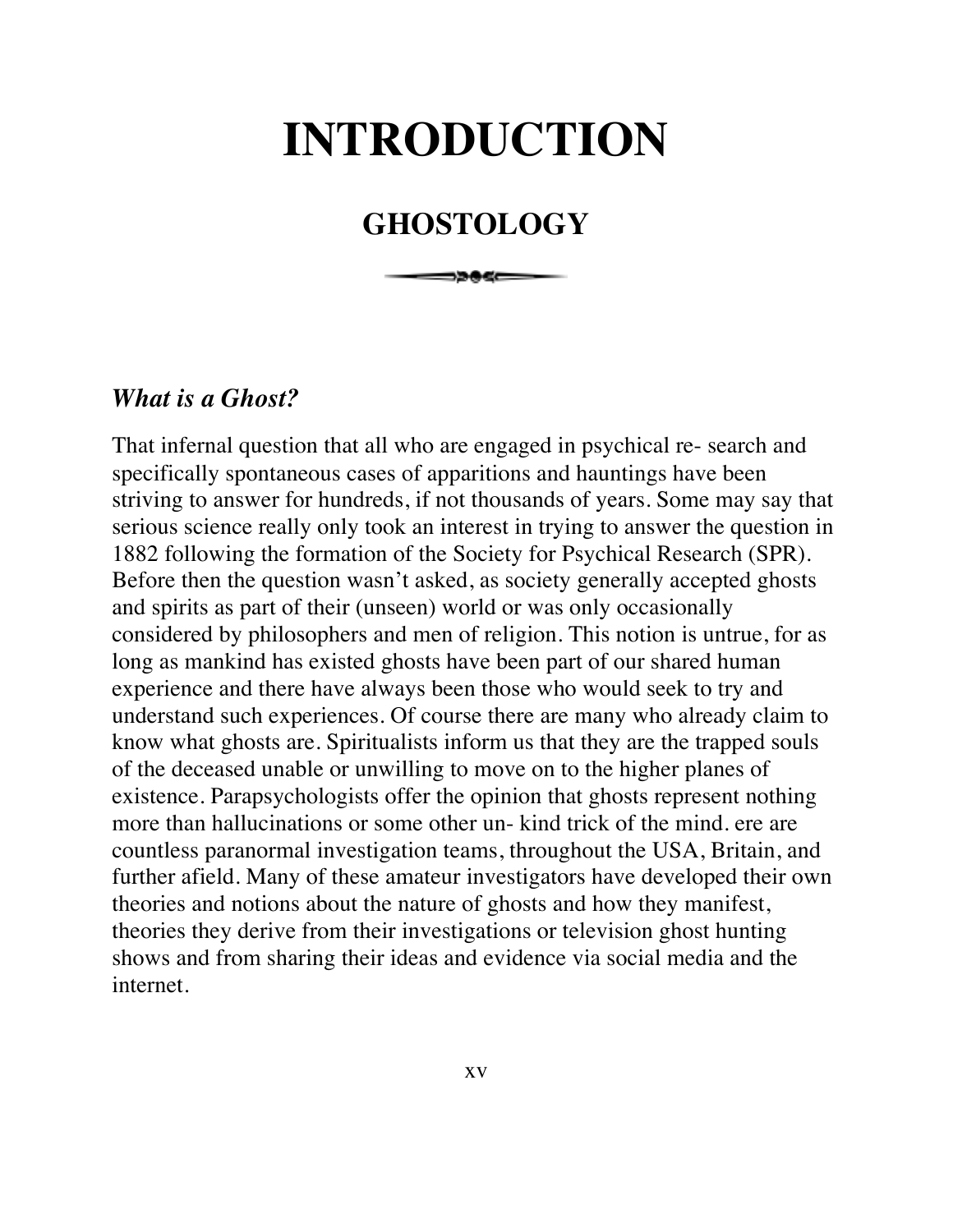## *Ghosts Exist*

Every day people experience ghosts. They see ghosts, they hear ghosts, and, they interact with ghosts. ere are many definitions of what ghosts represent and most of the definitions make assumptions that are based upon general notions or sometimes the beliefs of the person writing the definition. According to the Oxford dictionary a ghost is: "An apparition of a dead person which is believed to appear or become manifest to the living, typically as a nebulous image". But there are plenty of examples in which apparitions of living people have appeared and plenty more in which the apparition is far from nebulous. Parapsychology considers the study of ghosts to be related to aspects of survival beyond death but there is little to indicate ghosts are visions of the returning dead. They may equally well be hallucinations, anomalies of time and space, or something else entirely. In 2002, parapsychologist Ian Baker<sup>1</sup> offered the definition of a ghost as being: "A sensory experience in which there appears to be present a person or animal (deceased or living) who is in fact out of the sensory range of the experient..." But people have witnessed ghosts of vehicles and described smells of burning timber, and oil, and by what mechanism can a person have a sensory experience that is in fact outside of their sensory range?

In truth, all these definitions show that when it comes to the expe- rience of ghosts we are usually either just guessing or imposing our own beliefs and ideas onto the question. Whenever we talk or write about ghosts, are we actually considering the same phenomena? e flitting shape seen out of the corner of our eyes, the solid appearance of an armour clad Roman soldier, translucent figures that walk noisily or glide silently across floors only to disappear through solid walls; all are described as ghosts. The word 'ghost' may therefore best be considered to be a generic expression; an allencompassing term to describe

<sup>1</sup> Baker, I. S. (2002). Do Ghosts Exist? A Summary of Parapsychological Research into Apparitional Experiences. In J. Newton (Ed.). *Early Modern Ghosts*. Durham, UK: University of Durham.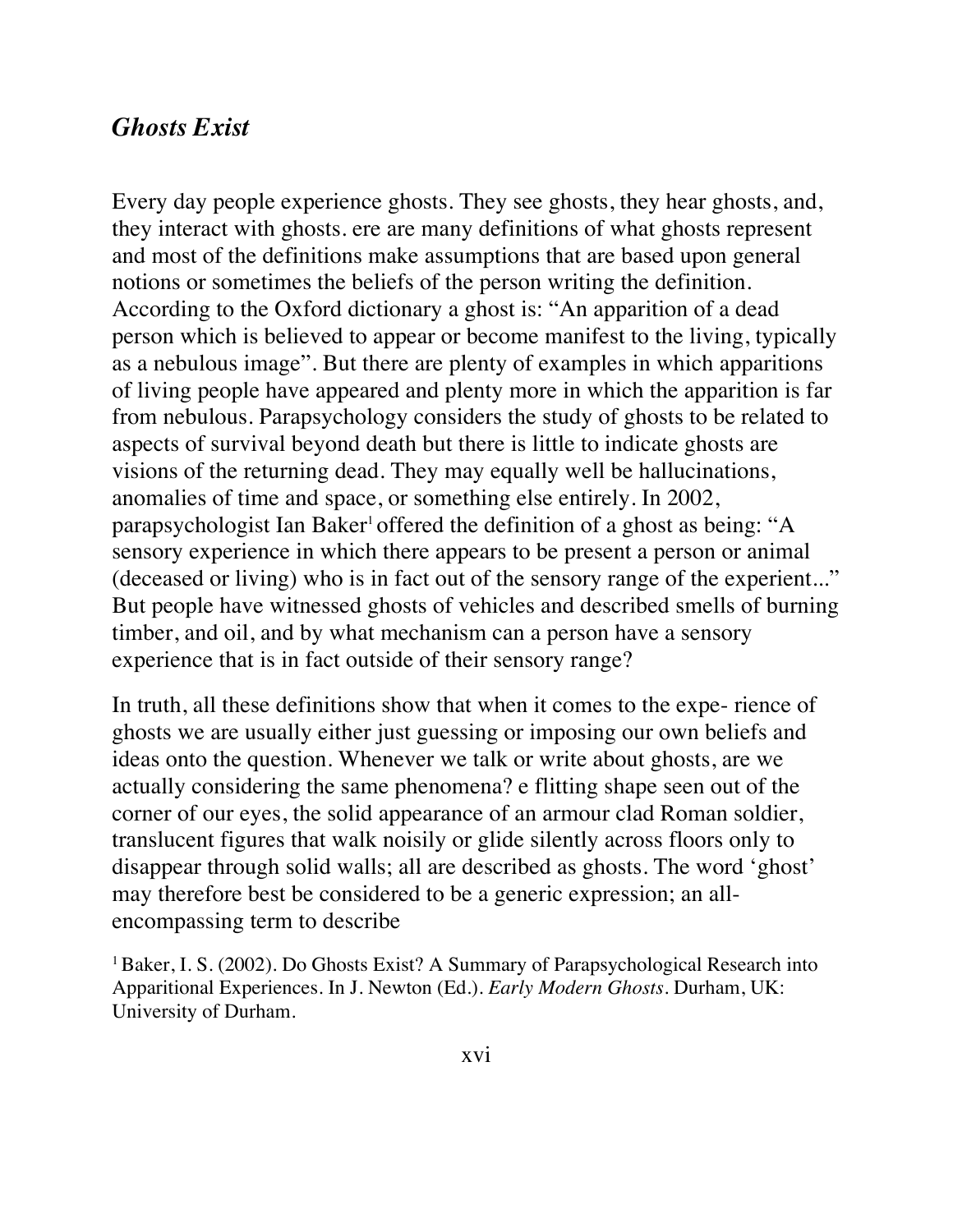some sensation or sensory experience that we are unable to explain by normal means.

In the hunt for ghosts many different methods have been employed. Good old-fashioned séance techniques and other methods drawn from Spiritualism still prevail. Ouija boards and dowsing with pendulum, crystal, or rods continue to be popular tools of the ghost investigator. Modern technology has allowed us to peer into the darkest cellar and the spookiest hiding place of ghosts using infrared and thermal imaging. The electromagnetic spectrum is routinely scanned for the energy used or manipulated by ghosts and spirits using a variety of meters; whilst the voices of the dead are listened for intently using modified radios and audio recorders. All so far (sadly) to no avail. Despite claims to the contrary by numerous investigators, we still lack that most crucial item of equipment - the ghost detector! But, that is hardly surprising when one considers that it would be impossible to create a device that has the ability to detect or measure something we know virtually nothing about. It is a truth, perhaps not universally acclaimed, that after so many centuries of study by countless investigators and amounting to mil- lions of man-hours of research we still do not have an answer to the question, *what is a ghost*? But should that mean we should cease searching? No, of course not.

### *Ghostology*

People continue to see ghosts and ghosts continue to be a fascinating aspect of our humanity and one that deserves to be studied. Such phenomena are generally described as being spontaneous i.e., they are unplanned, unexpected, or unsolicited. Ghosts and their associated phenomena and experiences represent a unique subject for investigation and study. Ghost investigation is often confused with Spiritualism (which is in reality a religion), mediumship, or the survival of bodily death. Ghost investigating is also frequently confused with parapsychology, which is the academic study of psychological or mental phenomena that are generally ignored by orthodox psychology. Ghost investigating certainly takes account of both spiritism and parapsychology but it out of necessity it also draws upon the sciences, engineering, and humanitarian disciplines too. In reality, ghost investigation is an area of research that is distinct and separate. Those who investigate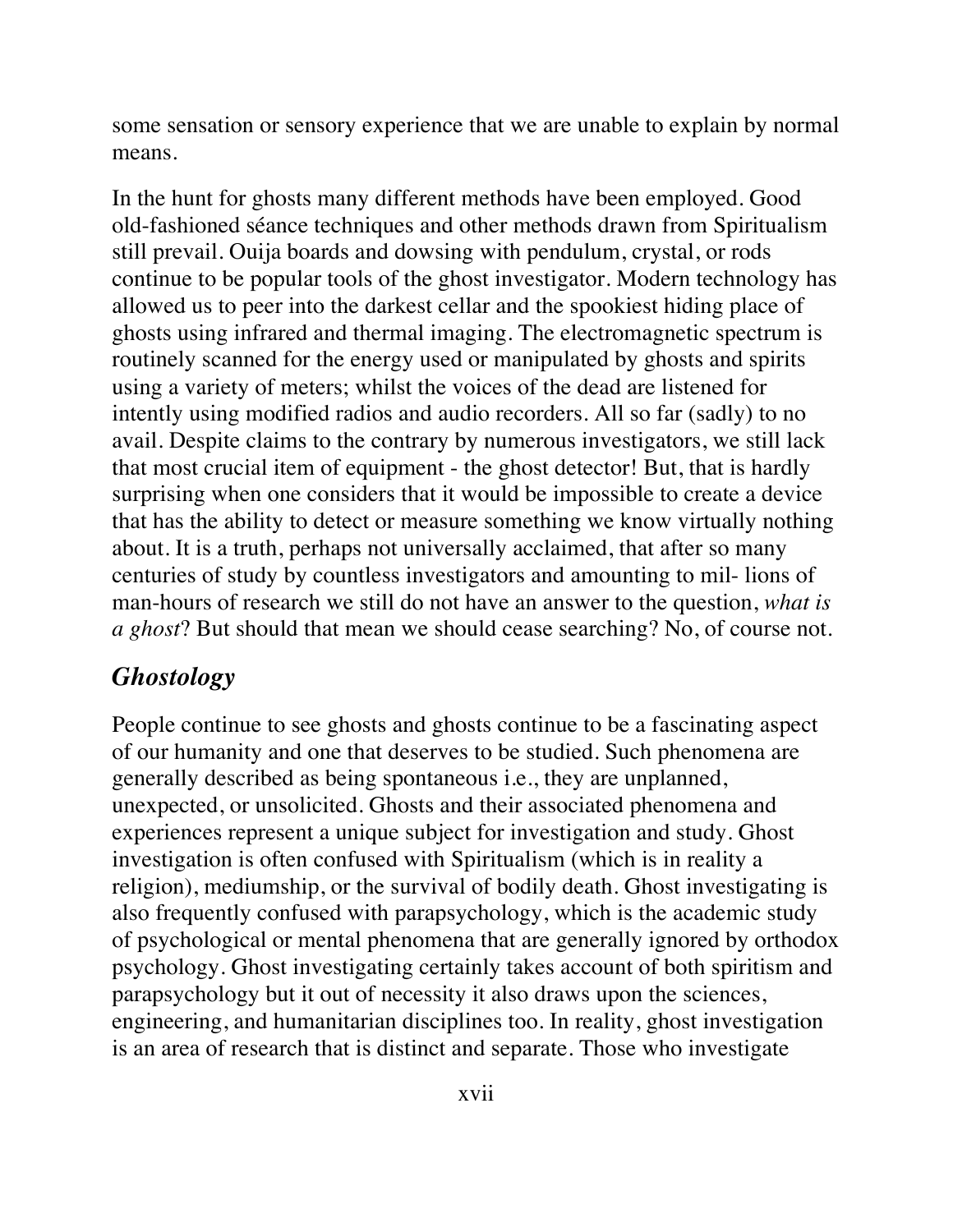ghosts are required to conduct much of their research in conditions that lack many of the formal experimental controls that science usually demands. Ghosts do not appear on demand in the laboratory, they cannot be predicted. Ghosts are reported in busy modern shopping precincts, derelict and ancient castles, in fact, ghosts are reported by night and by day under almost every imaginable circumstance. Such situations do not lend themselves to the rigours of scientific control, yet the ghost investigator must be able to work through the chaos in order to obtain useful and usable information. Ghost investigators have to take account of the need to record and document unusual and unexpected human experiences and they may have to document and examine the history and geography of a location. They are required to obtain and record objective measurements of environmental changes and they have to be able to conduct their research under conditions that most others would consider to be chaotic and un-conducive to accepted methods or techniques.

The study of ghosts, or *Ghostology*, is not trying to capture apparitions on camera, although that is sometimes a part of it. It is not trying to record the sounds and the voices of the deceased or of spirits, although that too is a part of it. Ghostology is the holistic study of a fascinating aspect of our humanity, a shared human experience that dates back to the earliest civilisations and is common to all of them.

xviii